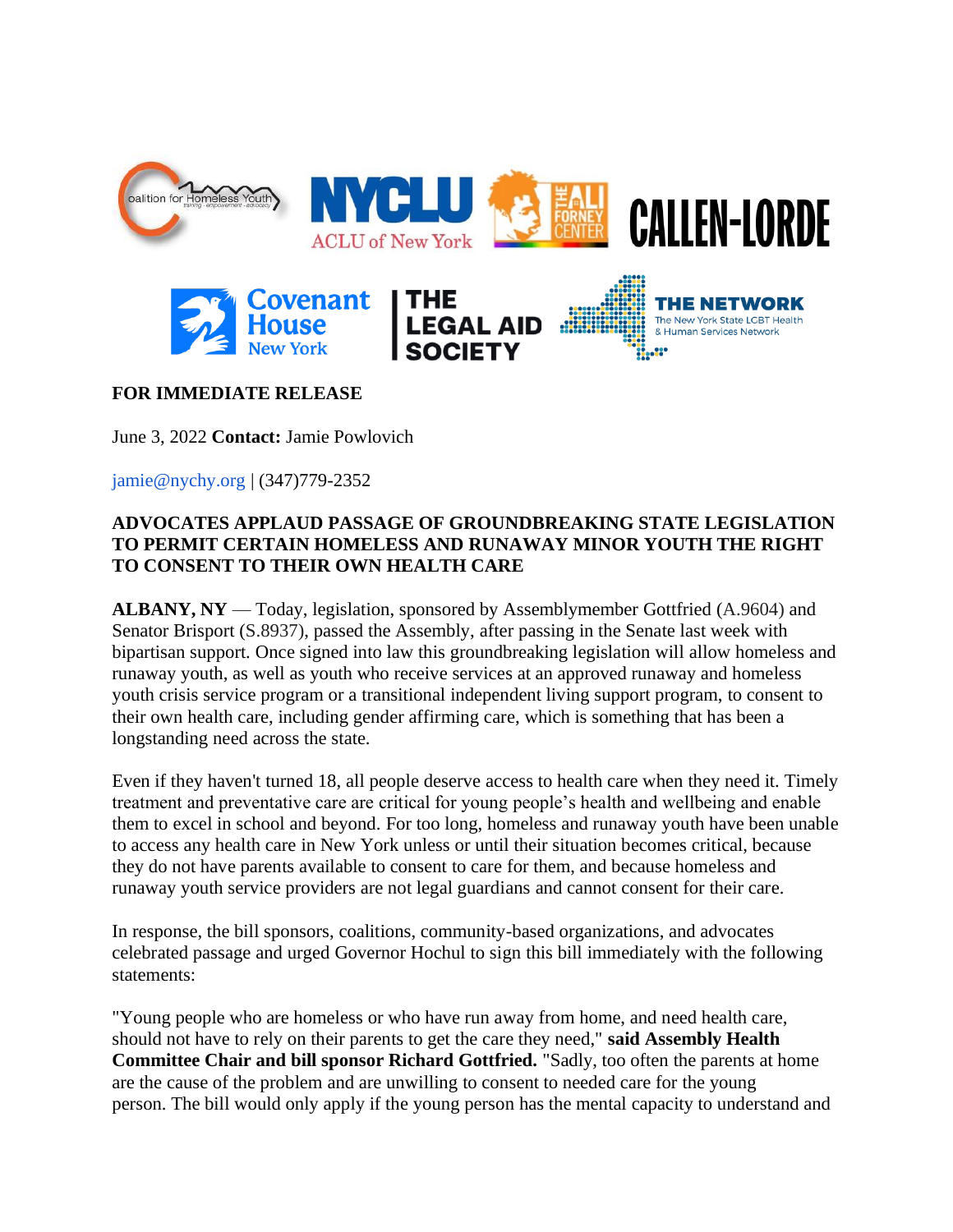consent. That is also true for adults. Governor Hochul had proposed similar language as part of the state budget. I urge her to sign this important bill into law."

"Our existing laws often disregard the lived realities of marginalized people. Many children, especially LGBTQ+ youth, do not have safe homes and loving families. Denying those kids access to basic health care compounds the already significant harms they face. As both a gay person of color, and as the Chair of the Children & Families Committee, I'm very proud of this legislation," **said Senate Children & Families Committee Chair and bill sponsor Jabari Brisport.**

"Today is a good day for runaway and homeless youth (RHY) in New York State. Once signed into law, this groundbreaking legislation will give RHY the ability to make decisions about their own health care. At a time when numerous states are passing anti-trans legislation or trying to limit the autonomy people have over their own bodies, this legislative act is truly something to celebrate," said **Jamie Powlovich, Executive Director of the Coalition for Homeless Youth**. "We are extremely thankful to Assemblymember Gottfried and Senator Brisport for their leadership on this issue. We will continue to fight for a New York where no young person will be without a stable, loving place to live, and are proud to have been a part of this interim step to support this essential need of RHY."

"Homeless and runaway youth are some of the most vulnerable populations in New York. We are grateful that the legislature passed A.9604/S.8937 to reduce the burdens on this population by ensuring that these young people are able to access medical care when they need it and before their conditions become life threatening. Timely treatment and preventative care are critical for young people's health, and this important legislation reduces barriers to care and empowers youth to get medical treatment when they need it. We urge the Governor to sign the bill immediately," said **Allie Bohm, Policy Counsel at the New York Civil Liberties Union.**

"For decades The Legal Aid Society has advocated for all New Yorkers, including children and young adults, to have access to safe and affirming healthcare," stated **Heidi Bramson, Staff Attorney in the Health Law Unit at The Legal Aid Society.** "This critical legislation fills a legal gap that prevents some young people from consenting to their own healthcare when their life circumstances prevent parents or guardians from doing so on their behalf. We applaud Senate and Assembly leadership for supporting this life-saving piece of legislation and encourage Governor Hochul to sign the bill expeditiously."

"It should go without saying that young people experiencing homelessness deserve health care too. This is especially true for youth who have run away from unsafe environments, including those that are hostile to their LGBTQ identities," **said Jayne Bigelson, Vice President of Advocacy at Covenant House New York.** "All of us at Covenant House New York, including our dedicated doctors and nurses, applaud the NYS legislature for the passage of this legislation. We look forward to the day our health center will no longer face the heartbreaking situation of having to turn away youth under 18 needing care solely because they don't have a guardian to consent for them."